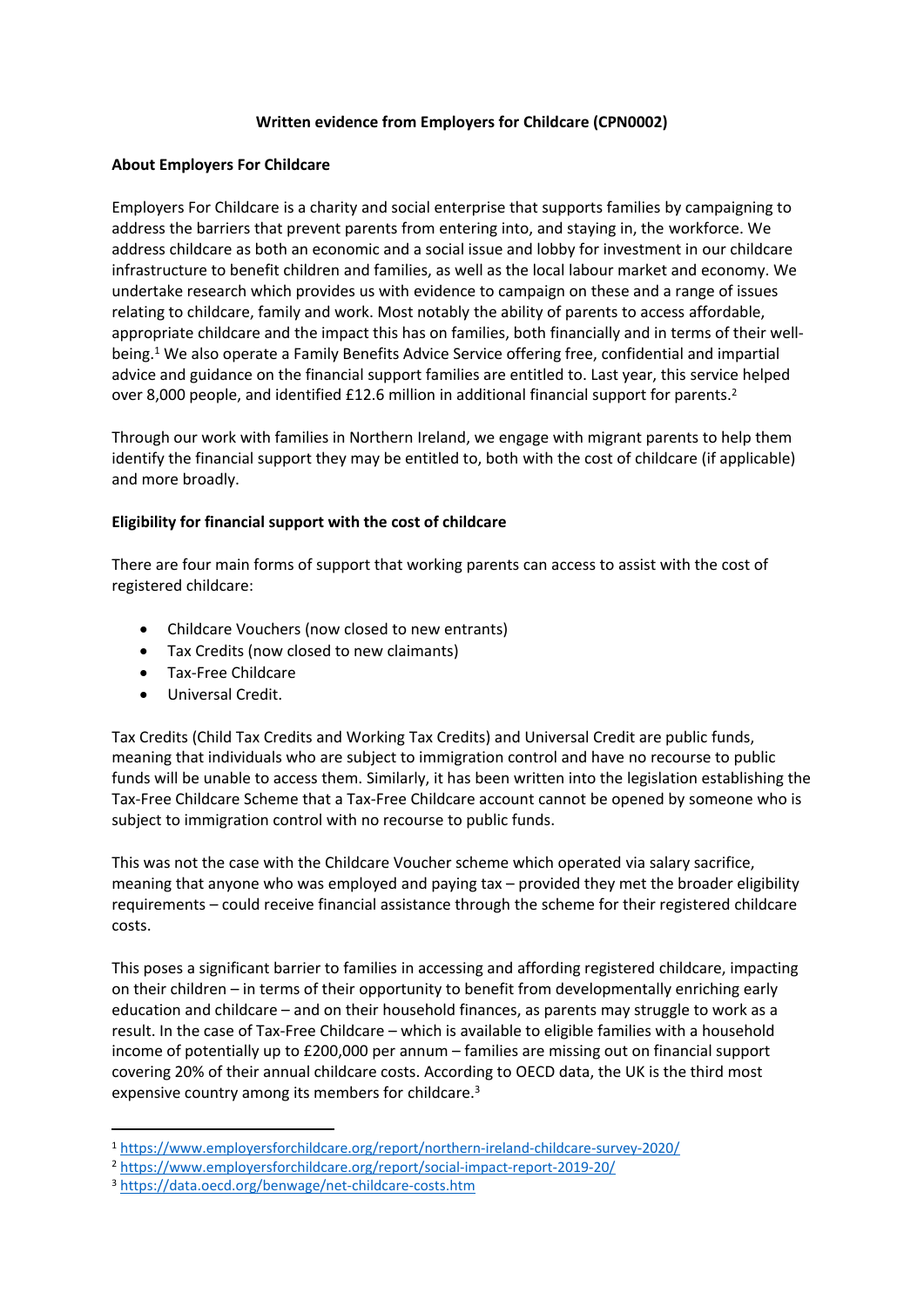We strongly urge the Government to review the financial support it offers to families with the cost of registered childcare to ensure that this is available to all families, including those who have no recourse to public funds. This will enable those families to remain in work, and to continue paying tax and national insurance. Otherwise, families are at severe risk of being pushed into poverty, with a significant proportion of their household income being spent on registered childcare – particularly where they do not have a local family network to provide childcare. Alternatively, if families are simply unable to afford childcare then their children will miss out on the clear educational and developmental opportunities that come from attendance at high quality childcare at a vital time.

Set out below are case studies of parents who have contacted our Family Benefits Advice Service and have been unable to access financial support due to their immigration status (note that names have been changed to protect their identity):

**Case study 1:** Lina and Aleem are both subject to immigration control and have no recourse to public funds. Both are working, and they have two children. Lina and Aleem currently receive Childcare Vouchers however, should they change jobs, they will lose access to this and any support with their childcare costs. This is despite their significant contributions through the tax system.

*"If we change jobs we won't have access to any other childcare help however non-immigrant parents* can access Tax-Free Childcare or other forms of support. Families like ours won't be able to afford the *childcare we need, and one of us might end up having to quit work."*

**Case study 2:** Belinda and her husband are working in the UK on a skills Visa and discovered that they cannot qualify for Tax-Free Childcare or Universal Credit due to their Visa restrictions (they have no recourse to public funds). Belinda and her husband both work and are paying taxes. Belinda was starting to look for a higher paid job to enable her to progress her career however, because of the closure of Childcare Vouchers to new entrants, if she moves jobs she will lose access to the scheme and have no support with her childcare costs. She therefore feels 'locked in' to her job for at least the next four years until her youngest child no longer requires registered childcare. If Tax-Free Childcare were available to parents who are subject to immigration control, this scheme would pay for 20% of the family's childcare costs.

*"Without support with my childcare costs I would not be able to work the hours I do. Childcare* Vouchers have literally given me the freedom to do my job properly, knowing that I can afford quality childcare and my children are safe. However if I move jobs I will no longer qualify for any form of financial support. I'm devastated, because I was starting to look for a better paying job and now I am questioning whether I can afford to do so. It makes me angry that I am required to pay taxes and do *so without complaint, and I'm allowed to vote, but I can't have the same childcare benefits… I am* sure that mine is not the only family who is actually being penalised by the TFC system. This needs to *be changed so that immigrants who are contributing to the economy can still access affordable childcare."*

**Case study 3:** Kaya and her husband have one child, aged 19 months. Kaya and her husband are both working but are subject to immigration control. Neither Tax-Free Childcare nor Universal Credit is therefore available to this family. Their visas state that they have no recourse to public funds.

*"This makes me very angry, even though we are working and doing everything right, because of our visa restrictions we aren't entitled to any help. I really don't understand why, when we are paying taxes. Childcare may be just out of reach for us now."*

### **Early education and childcare entitlement**